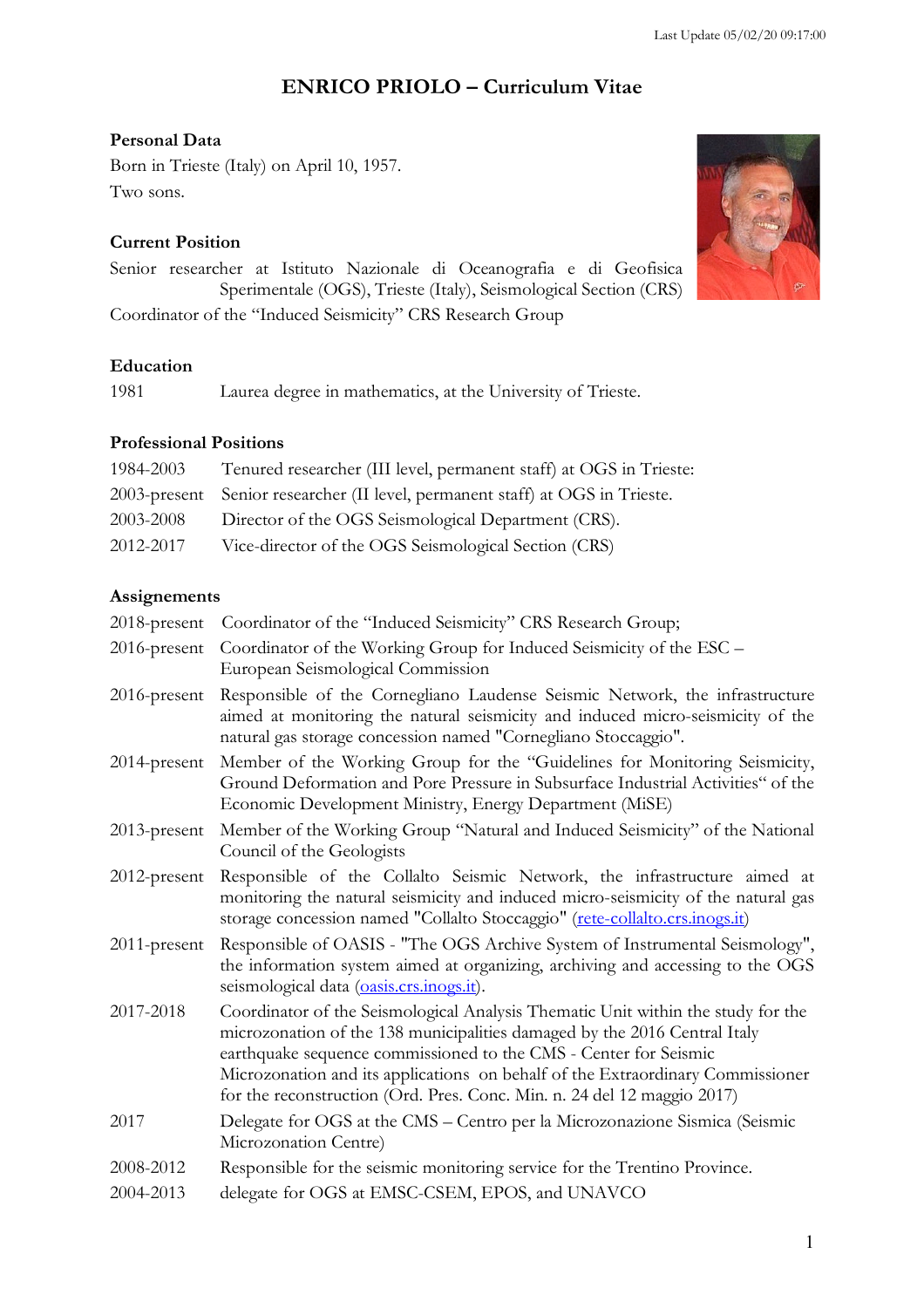#### 2003-2008 As a director of the CRS Department, responsible of:

- the Seismic Monitoring Networks of the Friuli Venezia Giulia Region, Veneto Region, and the monitoring service for the Trentino Province;
- the FReDNet GPS Geodetic Network.
- 2002-2003 Coordinator of the "Modelling and Engineering Seismology" CRS Research Group;

## **Research Experience**

- Induced Seismicity & Seismic Monitoring of Human Industrial Activities: induced seismicity; seismic monitoring of underground gas storage; microseismicity detection & location; management of borehole sensors and recordings;
- Seismic monitoring: permanent and temporary seismic monitoring networks; emergency and post-earthquake intervention; earthquake monitoring, recognition and alert.
- Numerical modelling of seismic wave propagation: finite-element, spectral-element, finitedifference, wavenumber-integration, and pseudo-spectral methods; large scale modelling; cad aided design of geo-models; unstructured meshes; verification and validation of numerical methods.
- Numerical simulation of earthquakes: ground motion estimation, also for complex geological models; kinematic modelling of extended sources; upper-limit and near-source ground motion; ground motion scenarios.
- Seismic wave propagation: wave propagation through complex geological structures; real media (anisotropy, attenuation, wave dispersion in layered media, …); surface and interface waves.
- Engineering seismology: site response estimation using numerical and experimental field methods; seismic hazard estimation; soil-structure interaction; seismic micro-zonation.
- Site response estimation: seismic noise analysis; spectral ratios from earthquake records; Vs estimation; integration of geophysical methods (seismological, tomographic, gravimetric, … investigations); response site-specific spectra; interferometric function for borehole recordings.
- Active and passive (earthquake) tomography: analysis of the tomographic resolution; joint inversion of earthquake location and velocity structure; comparison of methods.
- Field surveys: seismic noise measurements; earthquake recordings; array measurements.
- GPS networks for real time positioning.

## **Key-Projects vs. Research Fields in short**

- Numerical modelling: EU-EOS and EU-GEOSCIENCE (Spectral Element Methos); Catania GNDT-Projects; Friuli-Veneto GNDT-Project; EU SISMOVALP (Alpine Valley Response); INGV-GNDT Appennino Project (Colfiorito 3D model & simulations); INGV-GNV Campi Flegrei and S4 Projects (Campi Flegrei 3D model & simulations); PEGASOS Project; E2VP / CASHIMA Project; Emilia 3D model & simulations;
- Microzonation (geophysical studies for): Catania (Sicily Region); Fabriano, Cagli, Treia, Senigallia (Marche Region), Vittorio Veneto (Veneto Region), Tolmezzo (Friuli Venezia Giulia Region), Spoleto, Perugia, Umbertide (Umbria Region);
- Site Response: Progetto Ravedis; MIUR-STESSA Project; Bevagna (Umbria Region); Ferrara, Casaglia, Mirandola (Emilia Region); + all previous localities
- Induced Seismicity: Cornegliano Laudense Seismic Monitoring & Network, Collalto Seismic Monitoring & Network, Progetto Ravedis,

## **Field Experience**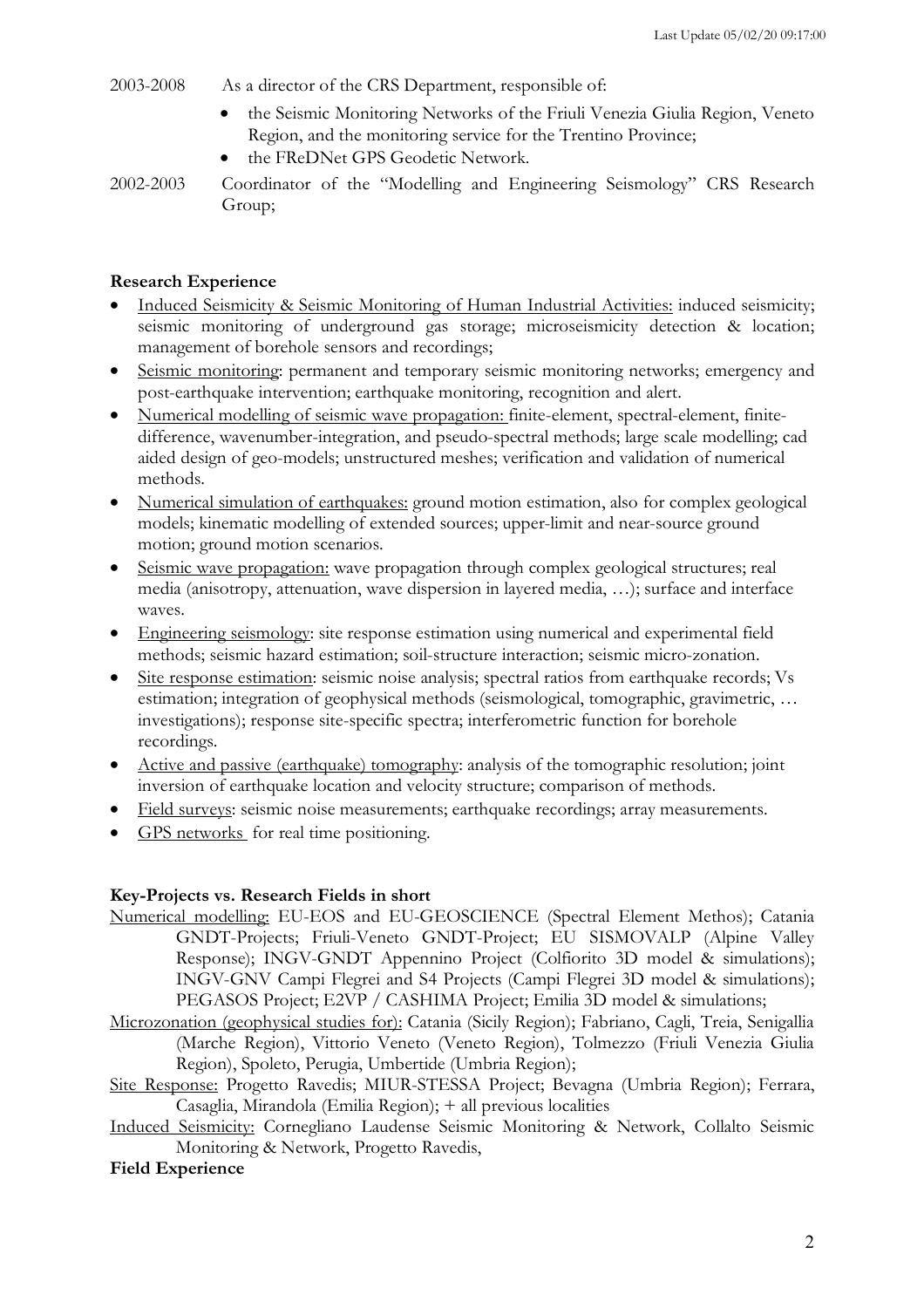| 2015-2017                                                                | Scouting survey and support to the field work for realization of the seismic<br>monitoring network of Cornegliano Laudense;                            |
|--------------------------------------------------------------------------|--------------------------------------------------------------------------------------------------------------------------------------------------------|
| 2012-2013                                                                | Umbertide (Perugia): earthquake and seismic noise recordings;                                                                                          |
| 2009-2010                                                                | Sulmona (L'Aquila): earthquake recordings;                                                                                                             |
| 2009-2010                                                                | Bevagna (Perugia): earthquake and seismic noise recordings for site response<br>estimation;                                                            |
| 2008-2009                                                                | Perugia: earthquake and seismic noise recordings for site response estimation;                                                                         |
| 2006-2007                                                                | Spoleto (Perugia): earthquake and seismic noise recordings for site response<br>estimation; Vs estimation; active source tomography.                   |
| 2005-2006                                                                | Tagliamento Valley, Tolmezzo: seismic noise recordings for site response estimation.                                                                   |
| 2003-2004                                                                | Vittorio Veneto (Treviso): seismic noise recordings for site response estimation; Vs<br>estimation.                                                    |
| 1999                                                                     | Catania (Italy): seismic noise recordings for site response estimation.                                                                                |
| 1985                                                                     | Alta Pianura Friulana (Italy): geo-electrcal survey for the geophysical and<br>hydrogeological characterization of the quaternary, alluvial sediments. |
| 1979-1982 Karst in the Trieste and Gorizia area: geo-electrical surveys. |                                                                                                                                                        |

## **Tutoring**

Supervisor of three "laurea" degree theses at the Trieste and Udine University.

Tutor and supervisor of two Ph. D. Theses at the Trieste University.

Tutor of seven undergraduate stages for the Trieste University.

2010: member of the commission for Ph. D. evaluation at ROSE School of Pavia

2013-2014: member of the Ph. D. Teachers College in *Earth Science and Fluid Mechanics* at Trieste Univeristy

#### **Editorial Experience**

1995-2013 Associate Editor of the Bollettino di Geofisica Teorica ed Applicata.

2002 Special Issue on "Site response estimation from observed ground motion data". Priolo, E., Michelini, A., Hutchings, L. (Guest Editors). *Boll. Geofis. Teor. Appl.*.

Reviewer for scientific journals (e.g.: *Seismological Research Letters, Bulletin of the Seismological Society of America, Geophysics*, *Geophysical Journal International*, *Journal of Seismology*, *Pure and Applied Geophysics*).

#### **Memberships**

Active member of SSA, SEG, AGU.

#### **Research Projects**

| $2015$ -present | Integrated monitoring of seismicity and ground deformation for the Cornegliano-Laudense<br>underground gas storage; Project funded by Ital Gas Storage s.p.a.; Project leader                                                                 |
|-----------------|-----------------------------------------------------------------------------------------------------------------------------------------------------------------------------------------------------------------------------------------------|
| $2010$ -present | The Collalto Seismic Network – Seismic Monitoring of the gas storage activity within the natural<br>underground reservoir of Collalto-Montello-Feletto; Edison Stoccaggio s.p.a.; Project leader.                                             |
|                 | 2016-present "GEMex: Cooperation in Geothermal energy research Europe-Mexico for development of<br>Enhanced Geothermal Systems and Superhot Geothermal Systems" EU-Project (n. 727550,<br>H2020-LCE-2016-RES-CCS-RIA); Participant scientist. |
| 2016-2019       | "ENOS - ENabling Onshore CO2 Storage in Europe" EU-Project (n. 653718-2, H2020-<br>LCE-2015); Participant scientist.                                                                                                                          |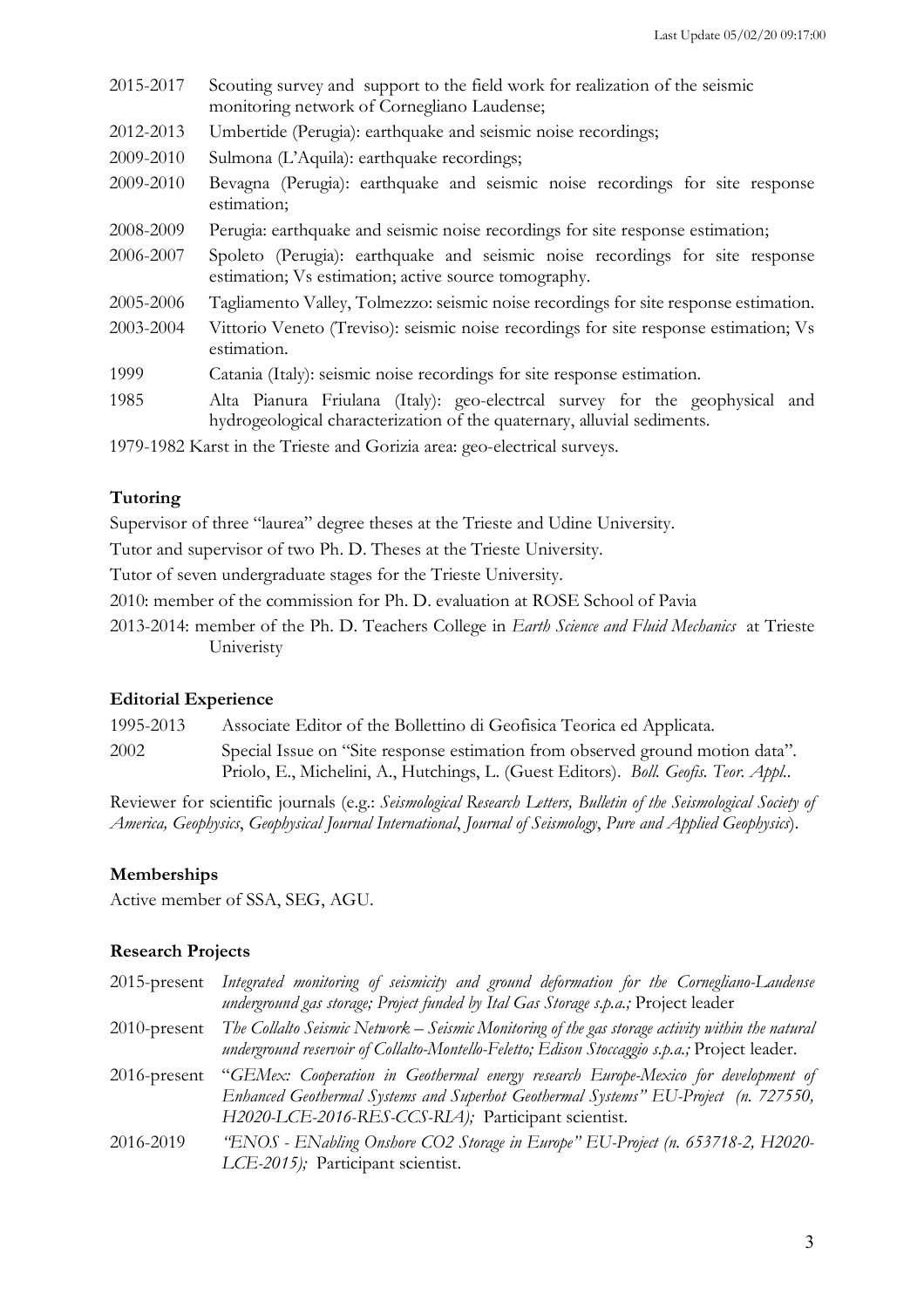| 2016-2018 | Project INSIEME (Induced Seismicity in Italy: Estimation, Monitoring, and sEismic risk<br>mitigation), SIR-MIUR research program, project n. RBSI14MN31; Participant scientist;                                                                                                                                                                                                                                    |
|-----------|--------------------------------------------------------------------------------------------------------------------------------------------------------------------------------------------------------------------------------------------------------------------------------------------------------------------------------------------------------------------------------------------------------------------|
| 2017      | Studies for the 3rd level microzonation of 140 Municipalities Damaged by the 2016 Central<br>Italy Seismic Sequence, within the framework of the "Commissario Straordinario" intervention<br>and the coordination of the "CMS - Centro di Microzonazione Sismica e sue applicazioni";<br>Coordination of the Seismological Analysis Thematic Unit.                                                                 |
| 2016-2017 | OGS intervention set up during the seismic sequence that followed the Mw6.0 August 24, 2016<br>Central Italy earthquake, under the coordination of "CMS - Centro di Microzonazione Sismica<br>e sue applicazioni" on request of DPC - Department of Civil Protection.                                                                                                                                              |
| 2016      | Studies for the Local Seismic Response Estimation in the Central Po Plain, Right Bank of Po<br>River [transl], Project funded by the Regione Emilia-Romagna; Participant scientist.                                                                                                                                                                                                                                |
| 2014-2016 | "Environmental Safety of Off-Shore Hydrocarbon Research and Production" Project, Agreement<br>between "MiSE – Ministry for the Economic Development" and $OGS$ :                                                                                                                                                                                                                                                   |
|           | Subproject: Development of methods for rapid correlation of the detected seismicity to the<br>underground exploitation for energy production". Sub-project responsible;                                                                                                                                                                                                                                            |
| 2015      | 3D Numerical Modeling for Site Response Evaluation & Seismological Study for the Deplyment<br>of an Accelerometric Station in Mirandola, Project funded by theRegione Emilia-Romagna;<br>Project Leader                                                                                                                                                                                                            |
| 2014-2015 | INGV - S2 S2-2014 Project Constraining OBservations into Seismic hazard:                                                                                                                                                                                                                                                                                                                                           |
|           | - Subproject: Improving information and data on seismic events induced by human activities<br>in Italy. Sub-project co-responsible;                                                                                                                                                                                                                                                                                |
|           | Subproject: Network of Italian Surface-Borehole Accelerometers and Seismometers<br>(NISBAS). Participant scientist;                                                                                                                                                                                                                                                                                                |
|           | Subproject: Use of data available from 3rd level microzonation studies for GMPE's<br>validation purposes. Participant scientist;                                                                                                                                                                                                                                                                                   |
| 2013      | Studi geofisici finalizzati alla microzonazione di alcune località dell'Emilia-Romagna. [transl.<br>Geophysical studies for the microzonation of some towns in Emilia-Romagna], Regione Emilia-<br>Romagna. Participant scientist.                                                                                                                                                                                 |
| 2013      | Studio geofisico/sismologico nell'ambito della realizzazione dell'impianto geotermico nell'area di<br>Pontegradella (FE) [transl. Geophysical/ seismological study for the realization of the geo-thermal<br>facility in the Pontegradella (FE) areal, HERA S.p.A., Participant scientist.                                                                                                                         |
| 2012-2015 | E2VP-2 (Evaluation, Verification, and Validation Project - Phase 2), subproject of the<br>CASHIMA Project, CEA - France. Participant scientist.                                                                                                                                                                                                                                                                    |
| 2012-2013 | Subproject of Progetto INGV – $S2$ : Valutazione della pericolosità sismica naturale ed indotta<br>dei serbatoi naturali di stoccaggio di gas, e degli strumenti di controllo e monitoraggio delle attività<br>[transl. Assessment of the natural and induced seismicity hazard for the underground gas-storage<br>reservoirs, and of the activity control and monitoring procedures], Sub-project co-responsible. |
| 2012-2013 | Studi geofisici finalizzati alla microzonazione dell'area urbana di Umbertide (PG) [transl.<br>Geophysical studies for the microzonation of the urban area of Umbertide (PG), Regione<br>Umbria. Project leader.                                                                                                                                                                                                   |
| 2008-2010 | Progetto biennale MIUR-PRIN07 intitolato Validazione di tecniche semplificate per la<br>stima della amplificazione sismica di sito (STESSA) [transl. Validation of simplified methods<br>for the estimation of site seismic amplification. OGS RU responsible.                                                                                                                                                     |
| 2008-2010 | E2VP (Evaluation, Verification, and Validation Project), subproject of the CASHIMA<br>Project, CEA – France. Participant scientist.                                                                                                                                                                                                                                                                                |
| 2007      | Studio di fattibilità per la realizzazione di una rete permanente per il monitoraggio della sismicità<br>naturale e della microsismicità indotta dalle attività di stoccaggio di gas nel serbatoio naturale<br>Montello-Feletto [transl. Feasibility study for the realization of a permanent network for<br>monitoring the natural seismicity and the induced micro-seismicity by the gas storage activity within |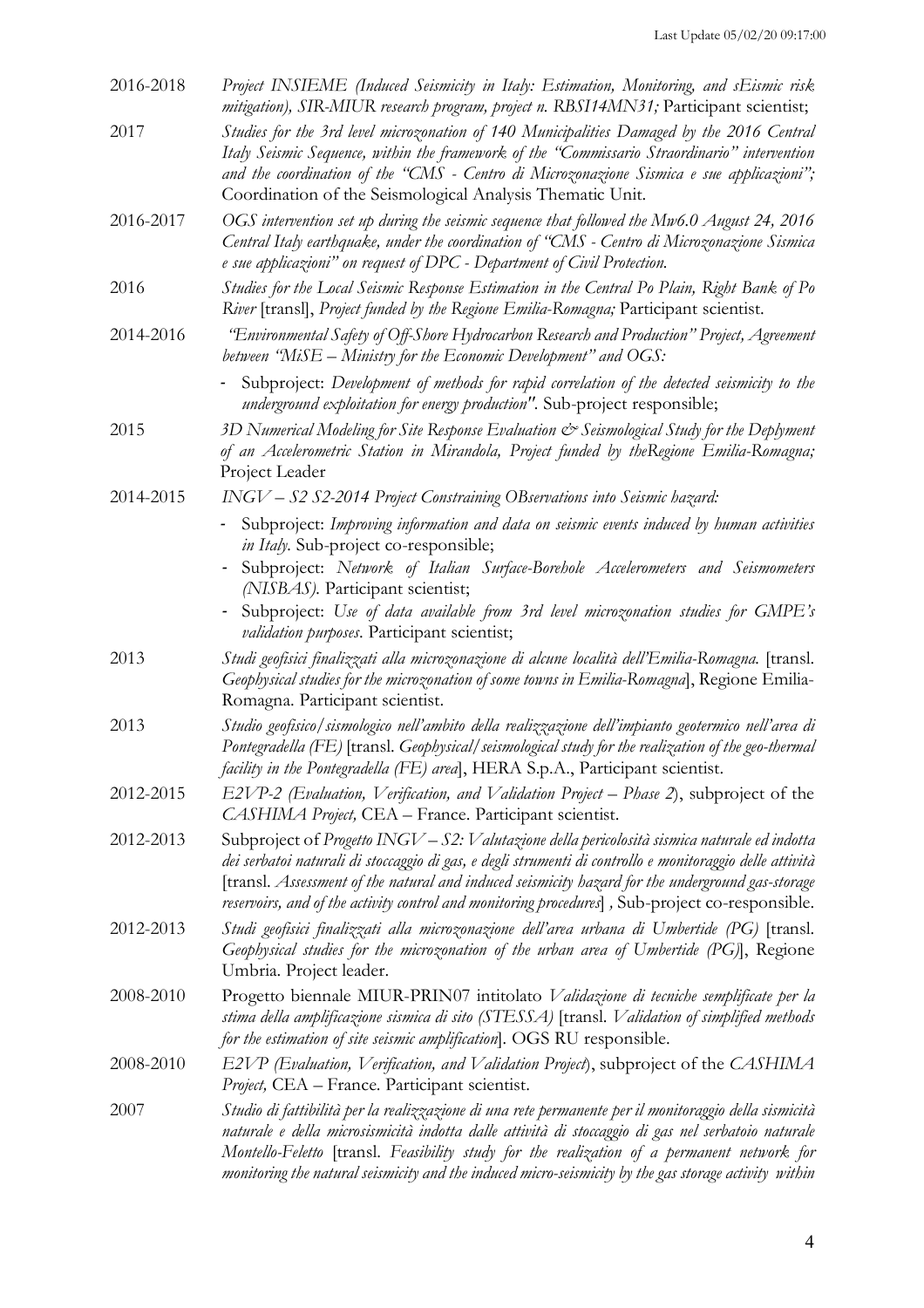|           | the natural underground reservoir of Montello-Feletto, Edison Stoccaggio s.p.a. Project<br>leader.                                                                                                                                                                                                                                                                  |
|-----------|---------------------------------------------------------------------------------------------------------------------------------------------------------------------------------------------------------------------------------------------------------------------------------------------------------------------------------------------------------------------|
| 2008-2009 | Studi geofisici finalizzati alla microzonazione dell'area urbana di Perugia [transl. Geophysical<br>studies for the microzonazion of the urban area of Perugial, Regione Umbria. Project leader.                                                                                                                                                                    |
| 2006-2010 | Una rete GPS per il posizionamento in tempo reale nel Friuli Venezia Giulia (GPS-RTK)<br>[transl. A GPS network for real-time positioning in Friuli Venezia Giulia (GPS-RTK)],<br>Regione Autonoma Friuli Venezia Giulia. Project leader.                                                                                                                           |
| 2006-2007 | Microzonazione sismica del centro storico di Spoleto [transl. Seismic microzonation of the<br>historical centre of Spoleto], Spoleto Municipality. Project leader.                                                                                                                                                                                                  |
| 2005-2008 | Progetto Ravedis—Analisi della sismicità indotta dalla presenza di invasi [transl. Analysis of<br>the seismicity induced by the presence of artificial water reservoirs], Fondazione Vajont 9<br>ottobre 1963. Project leader.                                                                                                                                      |
| 2005-2007 | Progetto sismologico S3—Scenari di scuotimento e di danno atteso in aree dl interesse prioritario<br>e/o strategico" [transl. Ground shaking and damage scenarios expected in prioritary and strategic<br>areas], INGV-DNPC <sup>1</sup> . Participant scientist.                                                                                                   |
| 2005-2007 | Progetto sismologico S4-Stima dello scuotimento in tempo reale e quasi-reale per terremoti<br>significativi in territorio nazionale" [transl. Real- and quasi-real-time ground shaking estimation<br>for strong earthquakes in the national area]. INGV-DNPC. OGS RU responsible.                                                                                   |
| 2005-2007 | Progetto sismologico S5—Definizione dell'input sismico sulla base degli spostamenti attesi<br>[transl. Definition of the seismic input on the base of the expected displacement], INGV-DNPC.<br>Participant scientist.                                                                                                                                              |
| 2005-2007 | Progetto Vulcanolgico V4—Ideazione, verifica ed applicazione di tecniche innovative per lo studio<br>dei vulcani attivi [transl. Conception, verification, and application of innovative techniques to<br>study active volcanoes], INGV-DNPC. OGS RU responsible.                                                                                                   |
| 2004-2005 | Progetto Microzonazione Marche 2, Regione Marche-INGV. OGS RU responsible.                                                                                                                                                                                                                                                                                          |
| 2002-2007 | SISMOV ALP-Seismic hazard and alpine valley response analysis. EU INTERREG IIIB<br>Alpine Space Programme. Responsible for the OGS participation and Task<br>Coordinator.                                                                                                                                                                                           |
| 2002-2006 | Reti sismologiche senza frontiere nelle Alpi sud-orientali. EU INTERREG IIIA Italia-<br>Austria Programme. Responsible for the OGS participation since 2003.                                                                                                                                                                                                        |
| 2002-2003 | PEGASOS Project - Probabilistic Seismic Hazard Analysis for the Swiss Nuclear Power Plant<br>Sites. Resource specialist and coordinator of the OGS RU for the following themes:<br>Estimation of the ground motion upper limit and Estimation of the near-fault ground motion.                                                                                      |
| 2000-2004 | Sviluppo e confronto di metodologie per la valutazione della pericolosità sismica in aree<br>sismogenetiche: applicazione all'Appennino Centrale e Meridionale. [transl. Development and<br>comparison of different methodologies for seismic hazard evaluation, with application to the Central<br>and Southern Apennines (Italy)], INGV-GNDT. OGS RU responsible. |
| 2000-2004 | Metodologie sismiche integrate per lo studio della struttura dei vulcani attivi. Applicazione alla<br>caldera dei Campi Flegrei [transl. Integrated seismic methods for the study of the active volcanoes<br>structure]. INGV-GNV <sup>2</sup> . OGS RU responsible and Task Coordinator.                                                                           |
| 2000-2005 | Scenari dettagliati e provvedimenti finalizzati alla prevenzione sismica nel Comune di Catania<br>[transl. Detailed scenarios and actions for seismic prevention of damage in the urban area of<br>Catanial, INGV-GNDT. OGS RU responsible and Task Coordinator.                                                                                                    |
| 2000-2004 | Scenari di danno nell'area veneto-friulana [transl. Damage scenarios in the Friuli-Veneto area],<br>INGV-GNDT. Participant scientist.                                                                                                                                                                                                                               |

 $\overline{a}$ 

<sup>&</sup>lt;sup>1</sup> Direzione Nazionale della Protezione Civile – National Department of the Civil Protection

<sup>&</sup>lt;sup>2</sup> GNV: Gruppo Nazionale di Vulcanologia - National Group of Volcanology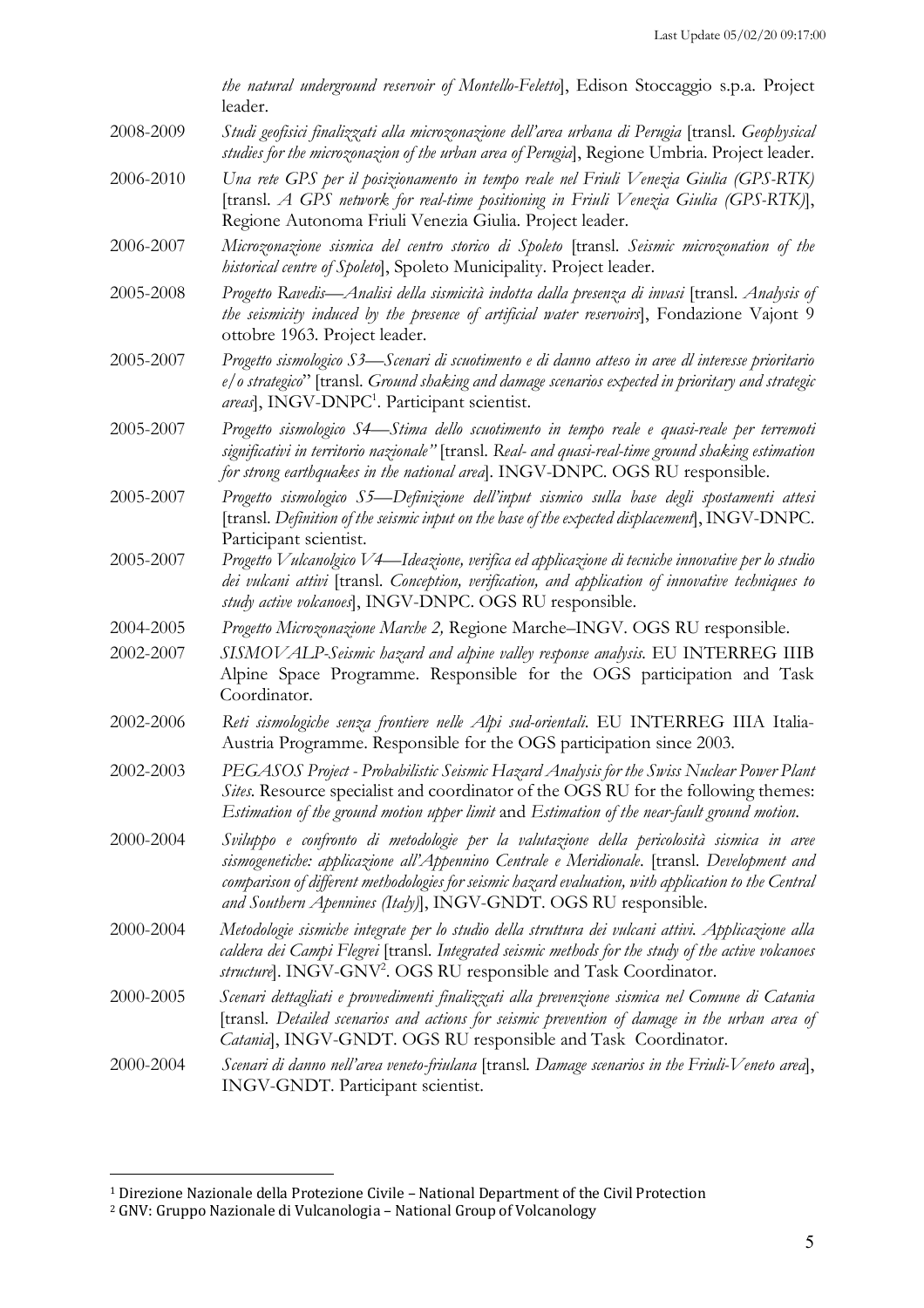| 2000-2001 | Progetto Microzonazione Marche [transl. Marche Microzonation Project], Regione Marche-<br>INGV <sup>3</sup> -GNDT. OGS RU responsible. |
|-----------|----------------------------------------------------------------------------------------------------------------------------------------|
| 1999      | Progetto Microzonazione Umbria-Marche [transl. Umbria-Marche Microzonation Project].,<br>CNR-GNDT. OGS RU responsible.                 |
| 1996-1999 | Progetto Catania [transl. Catania Project], CNR-GNDT <sup>4</sup> . OGS RU <sup>5</sup> responsible.                                   |
| 1993-1996 | GEOSCIENCE II-Stratigraphic Modelling and Inversion, EU Project. Participant<br>scientist.                                             |
| 1990-1992 | EOS-Exploration Oriented Seismic Modelling and Inversion, EU Project. Participant<br>scientist.                                        |

## **Publications (ISI)**

#### *Sumbitted, currently under review*

Guidarelli M., Klin P., Priolo E. (in review). Migration-based near real-time detection and location of micro-earthquakes with parallel computing, Geophys. J. Int.

## *Published*

- Stabile, T. A., Serlenga, V., Satriano, C., Romanelli, M., Gueguen, E., Gallipoli, M. R., Ripepi, E., Saurel, J.-M., Panebianco, S., Bellanova, J., and Priolo, E. (accepted): The INSIEME seismic network: a research infrastructure for studying induced seismicity in the High AgriValley (southern Italy), Earth Syst. Sci. Data Discuss., https://doi.org/10.5194/essd-2019-113, in review, 2019.
- Fast MW estimation of microearthquakes recorded around the underground gas storage in the Montello-Collalto area (Southeastern Alps, Italy) (2019). Lanzoni, A., Moratto, L., Priolo, E. et al. J Seismol (online) (2019). https://doi.org/10.1007/s10950-019-09889-0 (Open Access)
- Romano M. A., L. Peruzza, M. Garbin, E. Priolo, and V. Picotti (2019). Microseismic portrait of the Montello thrust (Southeastern Alps, Italy) from a dense, high-quality seismic network. Seismol. Res. Lett., 90, 1502-1517 + esupp, doi: https://doi.org/10.1785/0220180387
- Moratto L., M. A. Romano, G. Laurenzano, S. Colombelli, E. Priolo, A. Zollo, A. Saraò, M. Picozzi (2019). Source parameters analysis of microearthquakes recorded around the underground gas storage in the Montello- Collalto Area (Southeastern Alps, Italy). Tectonophysics, 762, 159- 168. https://doi.org/10.1016/j.tecto.2019.04.030 (Open Access)
- Klin P., Laurenzano G., Romano M. A., Priolo E., and Martelli L. (2019). ER3D: a structural and geophysical 3-D model of central Emilia-Romagna (northern Italy) for numerical simulation of earthquake ground motion. Solid Earth, 10, 931-949, https://doi.org/10.5194/se-10-931- 2019 (Open Access)
- Priolo E., F. Pacor, D. Spallarossa, G. Milana, G. Laurenzano, M. A. Romano, C. Felicetta, S. Hailemikael, F. Cara, G. Di Giulio, G. Ferretti, C. Barnaba, G. Lanzano, L. Luzi, M. D'Amico, R. Puglia, D. Scafidi, S. Barani, R. De Ferrari, G. Cultrera (2019). Seismological analyses of the seismic microzonation of 138 municipalities damaged by the 2016-2017 seismic sequence in Central Italy. Bull. Earthq. Eng., doi: https://doi.org/10.1007/s10518-019-00652-x (Open Access)
- Laurenzano G, C Barnaba, MA Romano, E Priolo, M Bertoni, PL Bragato, P Comelli, I Dreossi, M Garbin (2018). The Central Italy 2016–2017 seismic sequence: site response analysis based on seismological data in the Arquata del Tronto–Montegallo municipalities. Bull Earthquake Eng, https://doi.org/10.1007/s10518-018-0355-3 (Open Access)

 $\overline{a}$ 

<sup>&</sup>lt;sup>3</sup> Istituto Nazionale di Geofisica e Vulcanologia - National Institute of Geophisycs and Volcanology

<sup>&</sup>lt;sup>4</sup> CNR: Consiglio Nazionale delle Ricerche - ; GNDT: Gruppo Nazionale per la Difesa dai Terremoti.

<sup>&</sup>lt;sup>5</sup> RU: Research Unit.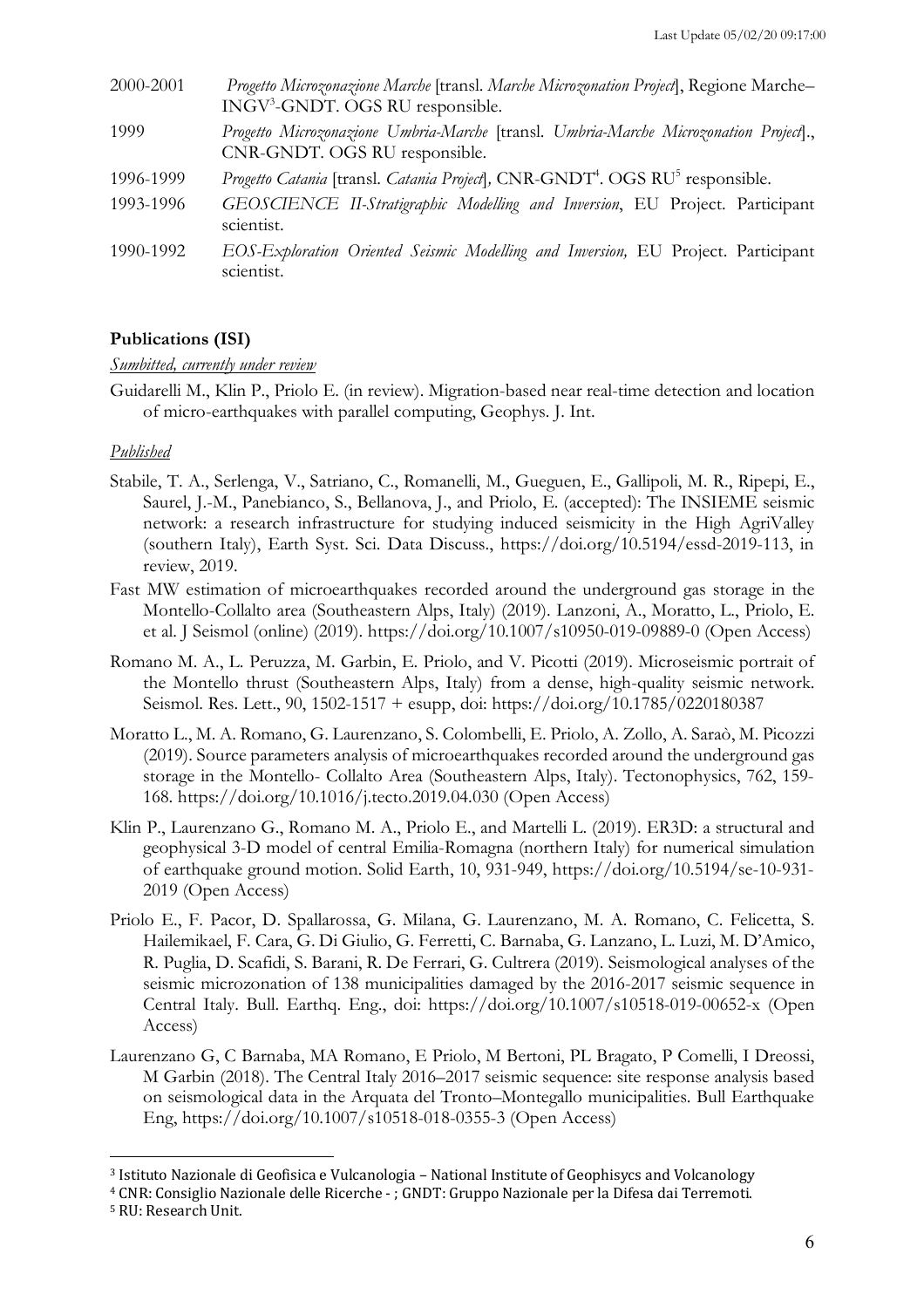- Klin, P., Laurenzano, G., Priolo, E. (2018). Gitanes: A Matlab package for estimation of site spectral amplification with the generalized inversion technique. Seismol. Res. Lett., 89(1), 182- 190. DOI: https://doi.org/10.1785/0220170080
- Ciccone, F., Priolo, E., Teofilo, G., Antoncecchi, I., Lanari, R. (2017). Seismic monitoring of underground activities for energy production: Survey of the existing facilities with reference to the Italian monitoring guidelines. GEAM - Geoingegneria Ambientale e Mineraria, 152(3), 69-72, https://www.geam.org/images/anteprime/29.pdf (Open Access)
- Moratto, L., Saraò, A., Priolo, E. (2017). Moment magnitude (Mw) estimation of weak seismicity in Northeastern Italy. Seismol. Res. Lett., 88(6), 1455-1464, DOI: 10.1785/0220170063
- Laurenzano, G., Priolo, E., Mucciarelli, M., Martelli, L., Romanelli, M. (2017). Site response estimation at Mirandola by virtual reference station. Bull. Earthq. Eng., 15(6), 2393–2409, doi: https://doi.org/10.1007/s10518-016-0037-y (Open Access)
- Grigoli F., Cesca S., Priolo E., Rinaldi A. P., Clinton J. F., Stabile T. A., Dost B., Garcia Fernandez M., Wiemer S., and Dahm T. (2017). Current challenges in monitoring, discrimination, and management of induced seismicity related to underground industrial activities: A European perspective. Rev. Geophys., 55, doi:10.1002/2016RG000542
- Diez Zaldívar, E., Priolo, E., Grigoli, F., Cesca, S. (2016). Misalignment Angle Correction of Borehole Seismic Sensors: The Case Study of the Collalto Seismic Network. Seismol. Res. Lett. 87 (3), 668-677
- Grigoli, F., Cesca, S., Krieger, L., Kriegerowski, M., Gammaldi, S., Horalek, J., Priolo, E., Dahm, T. (2016). Automated microseismic event location using Master-Event Waveform Stacking. Scientific Reports, 6.
- Laurenzano, G., Priolo, E., Mucciarelli, M., Martelli, L., Romanelli, M. (2016). Site response estimation at Mirandola by virtual reference station. Bull. Earthq. Eng., doi:10.1007/s10518- 016-0037-y.
- Chaljub E., E. Maufroy, P. Moczo, J. Kristek, F. Hollender, P.Y. Bard, E. Priolo, P. Klin, F. De Martin, Z. Zhang, W. Zhang, and X. Chen (2015). 3D numerical simulations of earthquake ground motion in sedimentary basins: testing accuracy through stringent models. *Geophys. J. Int.* 201 (1), 90-111, doi: 10.1093/gji/ggu472
- Maufroy E., Chaljub E., F. Hollender, J. Kristek, P. Moczo, P. Klin, E. Priolo, A. Iwaki, T. Iwata, V. Etienne, F. De Martin, N. Theodoulidis, M. Manakou, C. Guyonnet-Benaize, K. Pitilakis, P.-Y. Bard (2015). Earthquake ground motion in the Mygdonian basin, Greece: the E2VP verification and validation of 3D numerical simulation up to 4 Hz. Bull. Seis. Soc. Am., 105, 1398-1418, doi:10.1785/0120140228
- Mucciarelli M., Priolo E., Santulin M. and Tamaro A. (2015). Seismic hazard from natural and induced seismicity: a comparison for Italy. Boll. Geofis. Teor. Appl., 56-4, 519-526, doi: 10.4430/bgta0158
- Priolo E., M. Romanelli, M. P. Plasencia Linares, M. Garbin, L. Peruzza, M. A. Romano, P. Marotta, P. Bernardi, L. Moratto, D. Zuliani, and P. Fabris (2015). Seismic monitoring of an underground natural gas storage facility: the Collalto Seismic Network. Seism. Res. Lett., 86  $(1), 109-123 + \text{esupp, doi: } 10.1785/0220140087$
- Priolo E., G. Laurenzano, C. Barnaba, P. Bernardi, L. Moratto, A. Spinelli (2015). OASIS The OGS Archive System of Instrumental Seismology. Seism. Res. Lett., 86 (3), 978-984 + esupp, doi: 10.1785/0220140175
- Barnaba C, Laurenzano G, Moratto L, Sugan M, Vuan A, Priolo E, Romanelli M, Di Bartolomeo P, (2014). Strong-motion observations from the OGS temporary seismic network during the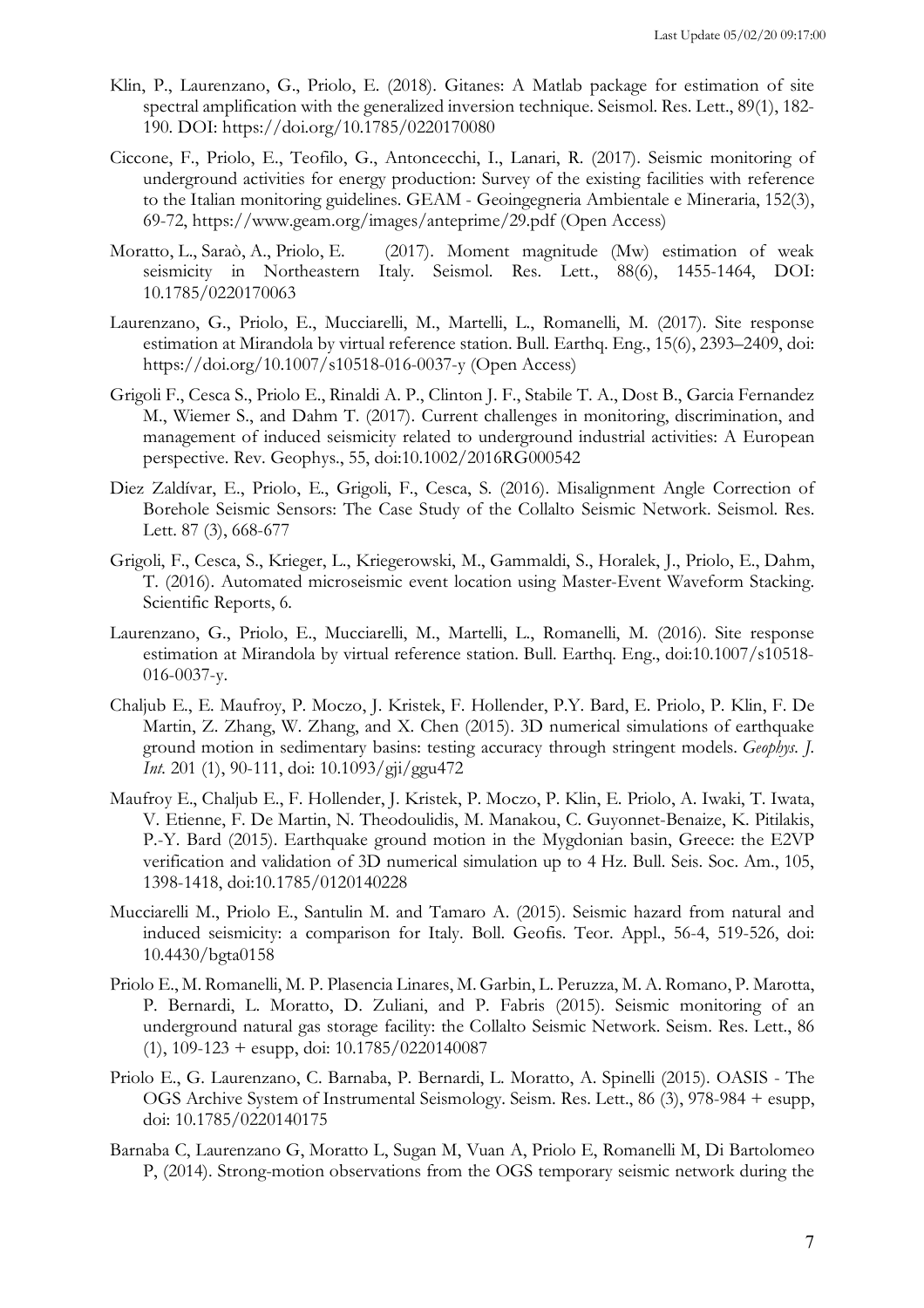2012 Emilia sequence in northern Italy. Bull. Earthquake Eng., 12 (5), 2165-2178. DOI 10.1007/s10518-014-9610-4.

- Romano, M. A., R. de Nardis, M. Garbin, L. Peruzza, E. Priolo, G. Lavecchia, and M. Romanelli (2013). Temporary seismic monitoring of the Sulmona area (Abruzzo, Italy): a quality study of microearthquake locations. *Nat. Hazards Earth Syst. Sci.*, 13, 2727-2744, www.nat-hazardsearth-syst-sci.net/13/2727/2013/ doi:10.5194/nhess-13-2727-2013
- Puglia R., Vona M., Klin P., Ladina C., Masi A., Priolo E., Silvestri F. (2013). Analysis of site response and building damage distribution due to the 31 October 2002 earthquake at San Giuliano di Puglia (Italy). *Earthquake Spectra*, 29 (2), 497-526, doi: 10.1193/1.4000134.
- Garbin M. and E. Priolo (2013). Seismic event recognition in the Trentino area (Italy): performance analysis of a new semi-automatic system. *Seism. Res. Lett*., 84(1), 65-74.
- Priolo E., L. Lovisa, A. Zollo, G. Böhm, L. D'Auria, S. Gautier, F. Gentile, P. Klin, D. Latorre, A. Michelini, T. Vanorio and J. Virieux (2012). The Campi Flegrei Blind Test: evaluating the imaging capability of local earthquake tomography in a volcanic area. *Int. J. Geophys.* Article ID 505286, 37 pp. doi:10.1155/2012/505286.
- Moretti M., Abruzzese L., Abu Zeid N., et al. (2012). Rapid response to the earthquake emergency of May 2012 in the Po Plain, Northern Italy. *Annals of Geophysics*, 55 (4); doi:10.4401/ag-6152.
- Priolo E., M. Romanelli, C. Barnaba, M. Mucciarelli, G. Laurenzano, L. Dall'Olio, N. Abu-Zeid, R. Caputo, G. Santarato, L. Vignola, C. Lizza and P. Di Bartolomeo (2012). The Ferrara Thrust Earthquakes of May-June 2012 – Preliminary Site Response Analysis at the Sites of the OGS Temporary Network. *Annals of Geophysics*, 55 (4), 7 pp.
- Vuan, A., P. Klin, G. Laurenzano, and E. Priolo (2011). Far-Source Long-Period Displacement Response Spectra in the Po and Venetian Plains (Italy) from 3D Wavefield Simulations. *Bull. Seis. Soc. Am.*, 95(1), 241-251.
- Klin P, Priolo E, Seriani G. (2010). Numerical simulation of seismic wave propagation in realistic 3-D geo-models with a fourier pseudo-spectral method. *Geophys. J. Int.*, 183(2):905-922. 10.1111/j.1365-246X.2010.04763.x
- Barnaba C, Marello L, Vuan A, Palmieri F, Romanelli M, Priolo E, Braitenberg C. (2010). The buried shape of an alpine valley from gravity surveys, seismic and ambient noise analysis. *Geophys. J. Int*.,180(2):715-33.
- Laurenzano G., Priolo E., Gallipoli M. R., Mucciarelli M., and Ponzo F. C. (2010). Effect of Vibrating Buildings on Free-Field Motion and on Adjacent Structures: The Bonefro (Italy) Case History. *Bull. Seis. Soc. Am.,* 100(2), 802–818, doi: 10.1785/0120080312.
- Mucciarelli M., Böhm G., Caputo R., Giocolo A., Gueguen E., Klin P., Marello L., Palmieri F., Piscitelli S., Priolo E., Romano G., e Rizzo E. (2009). Caratteri geologici e geofisici del'area di San Giuliano di Puglia. *Rivista Italiana di Geotecnica*, 3, 32-42.
- Vuan A., Rovelli A., Mele G., and E. Priolo (2009). *Suboceanic Rayleigh Waves in the 1755 Lisbon Earthquake*. In: Mendes-Victor L., Sousa Oliveira C., Azevedo J., Ribeiro A. (Eds.) The 1755 Lisbon Earthquake: Revisited, Springer, pp. 283-296, ISBN: 978-1-4020-8608-3.
- Laurenzano G., Priolo E., and Tondi E. (2008). 2D numerical simulations of earthquake ground motion: examples from the Marche Region, Italy*. J. of Seismol*., 12(3), 395-412. DOI: 10.1007/s10950-008-9095-1
- Laurenzano G. and E. Priolo (2008). Numerical modelling of earthquake strong ground motion in the area of Vittorio Veneto (Italy*). Boll. Geof. Teor. Appl*., 49, 401-425.
- Priolo E., Poli., Laurenzano, Vuan A., and C. Barnaba (2008). Site response estimation in the Vittorio Veneto area (Italy), Part 2: Mapping the local seismic effects in the urban settlement. *Boll. Geof. Teor. Appl.,* 49, 387-400.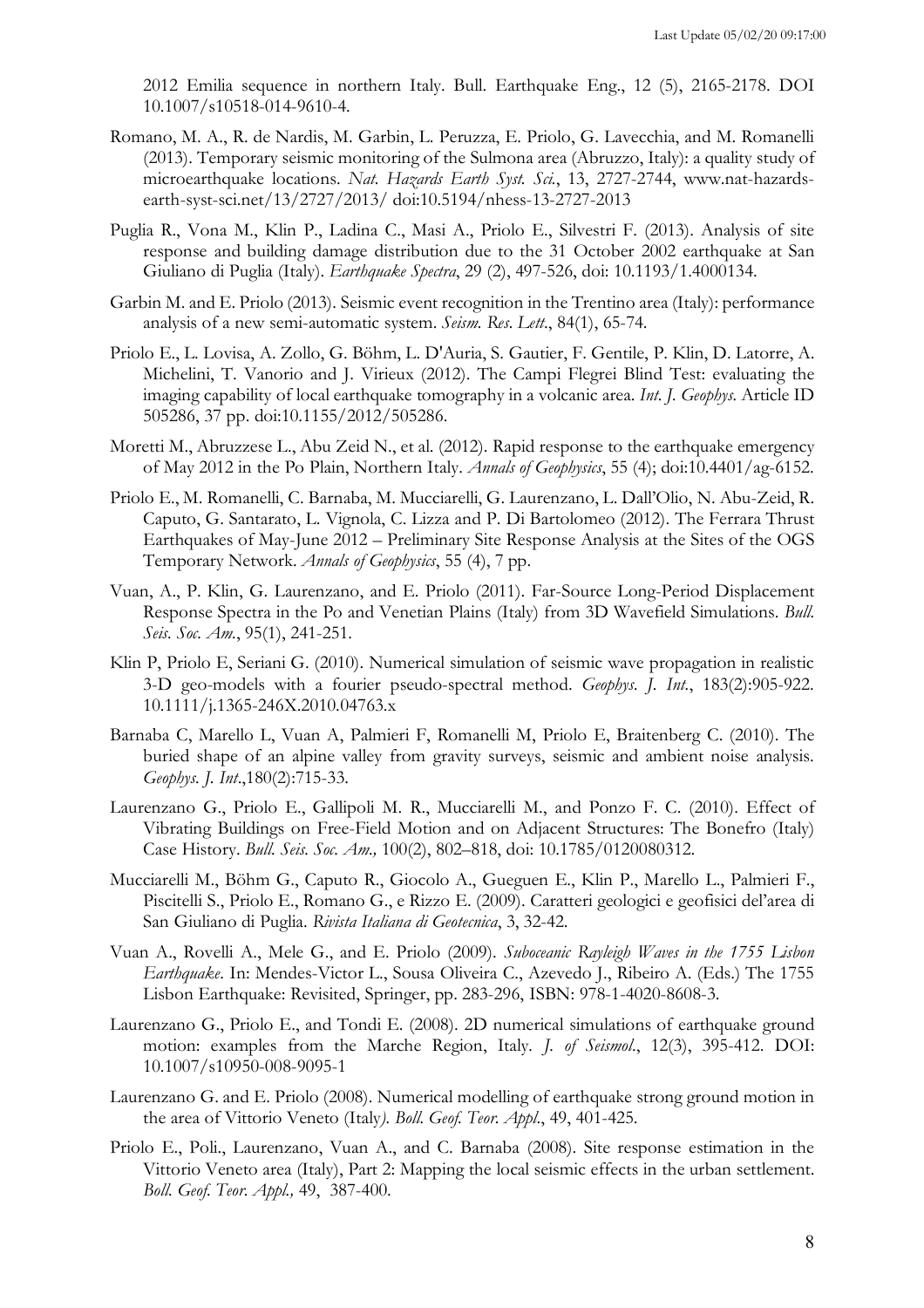- Vuan A., G. Laurenzano, E. Priolo, A. Restivo, C. Barnaba, A. Michelini, P. Di Bartolomeo, M. Romanelli, P. Klinc (2008). Site response estimation in the Vittorio Veneto area (Italy) Part 1: Geophysical measurements and in situ soil characterization. *Boll. Geof. Teor. Appl.,* 49, 369- 385.
- Barnaba C., E. Priolo, A. Vuan, and M. Romanelli (2007). Site Effect Of The Strong-Motion Site At Tolmezzo-Ambiesta Dam In Northeastern Italy, *Bull. Seis. Soc. Am.*, 97 (1B), 339-346, doi: 10.1785/0120060077.
- Rovelli, A., A. Vuan, G. Mele, E. Priolo, and E. Boschi (2006), Reply to comment by Giuliano F. Panza on ''Rarely observed short-period (5–10 s) suboceanic Rayleigh waves propagating across the Tyrrhenian Sea'', *Geophys. Res. Lett.*, 33, L10310, doi:10.1029/2006GL025848.
- Laurenzano G. and Priolo E. (2005). Numerical Modeling of the 13 December 1900 M 5.8 East Sicily Earthquake at the Catania Accelerometric Station. *Bull. Seis. Soc. Am*., 95(1), 241-251.
- Priolo E., C. Barnaba, P. Bernardi, G. Bernardis, P.L. Bragato, G. Bressan, M. Candido, E. Cazzador, P. Di Bartolomeo, G. Durì, S. Gentili, A. Govoni, P. Klinc, S. Kravanja, G. Laurenzano, L. Lovisa, P. Marotta, F. Ponton, A. Restivo, M. Romanelli, A. Snidarcig, S. Urban, A. Vuan, and D. Zuliani (2005). Sesimic monitoring in north-eastern Italy: a ten-year experience. *Seis. Res. Lett.,* 76 (4), 446 – 454.
- Rovelli A., Vuan A., Mele G., Priolo E. and Boschi E. (2004). Rarely observed short-period (5- 10s) suboceanic Rayleigh waves propagating across the Tyrrhenian Sea. Geophysical Research Letters, 31, L22605, doi:10.1029/2004GL021194.
- Priolo, E. and Chiaruttini, C. (2003). Analytical and numerical analysis of the tomographic resolution with bandlimited signals. *Geophysics*, 68, 600-613.
- Priolo, E. (2003). Ground Motion Modeling Using the 2-D Chebyshev Spectral Element. In: *Method Numerical Analysis and Modeling in Geomechanics*, J. W. Bull (Ed.), Spon Press–Taylor and Francis Group Ltd., London, pp. 250-273.
- Priolo, E. (2001). Deterministic computation of the reference ground motion in Fabriano (Marche, Italy*). Ital. Geotech. J.*, **35**(2), 59-75.
- Priolo, E. (2001). Earthquake ground motion simulation through the 2-D spectral element method. *J. Comp. Acoustics*. **9** (4), 1561-1582.
- Priolo, E., Michelini, A., Laurenzano, G., Addìa, R., and Puglia, A., (2001). Seismic response from microtremors in Catania (Sicily, Italy). *Boll. Geofis. Teor. Appl.*, *Special Issue on "Site response estimation from observed ground motion data", E. Priolo, A. Michelini, and L. Hutchings (Eds.)*, **42**(3-4), 335-359.
- Priolo, E. (1999). 2-D spectral element simulations of destructive ground shaking in Catania (Italy), *J. Seismology*, **3**, 289-309.
- Coren, F., Priolo, E., Pregarz, A., Persoglia, S. and Padoan, G. (1998). Numerical modeling assisted analysis of the seismic image of a brine-filled cavity. *Boll. Geofis. Teor. Appl.*, **39**(3), 181-198.
- Chiaruttini C., S. Grimaz, and E. Priolo (1996). Modelling of ground motion in the vicinity of large structures. *Soil Dyn. Earthq. Eng.*, 15(3):75-82.
- Zahradnik J. and E. Priolo (1995). Heterogeneous formulations of elastodynamic equations and finite-difference schemes. Geophys. *J. Int.*, 120(3):663-676.
- Seriani G. and E. Priolo (1994). Spectral element method for acoustic wave simulation in heterogeneous media. *Finite Elements in Analysis and Design*, 16:337-348.
	- ¾ also In: C. Bernardi and Y. Maday (Eds.), Analysis, algorithms and applications of spectral and high order methods for partial differential equations: *Selected Papers from the Int. Conf. on Spectral and High Order Methods (ICOSAHOM '92)*, Le Corum, Montpellier, France, 22-26 june 1992, North-Holland, 477-488.